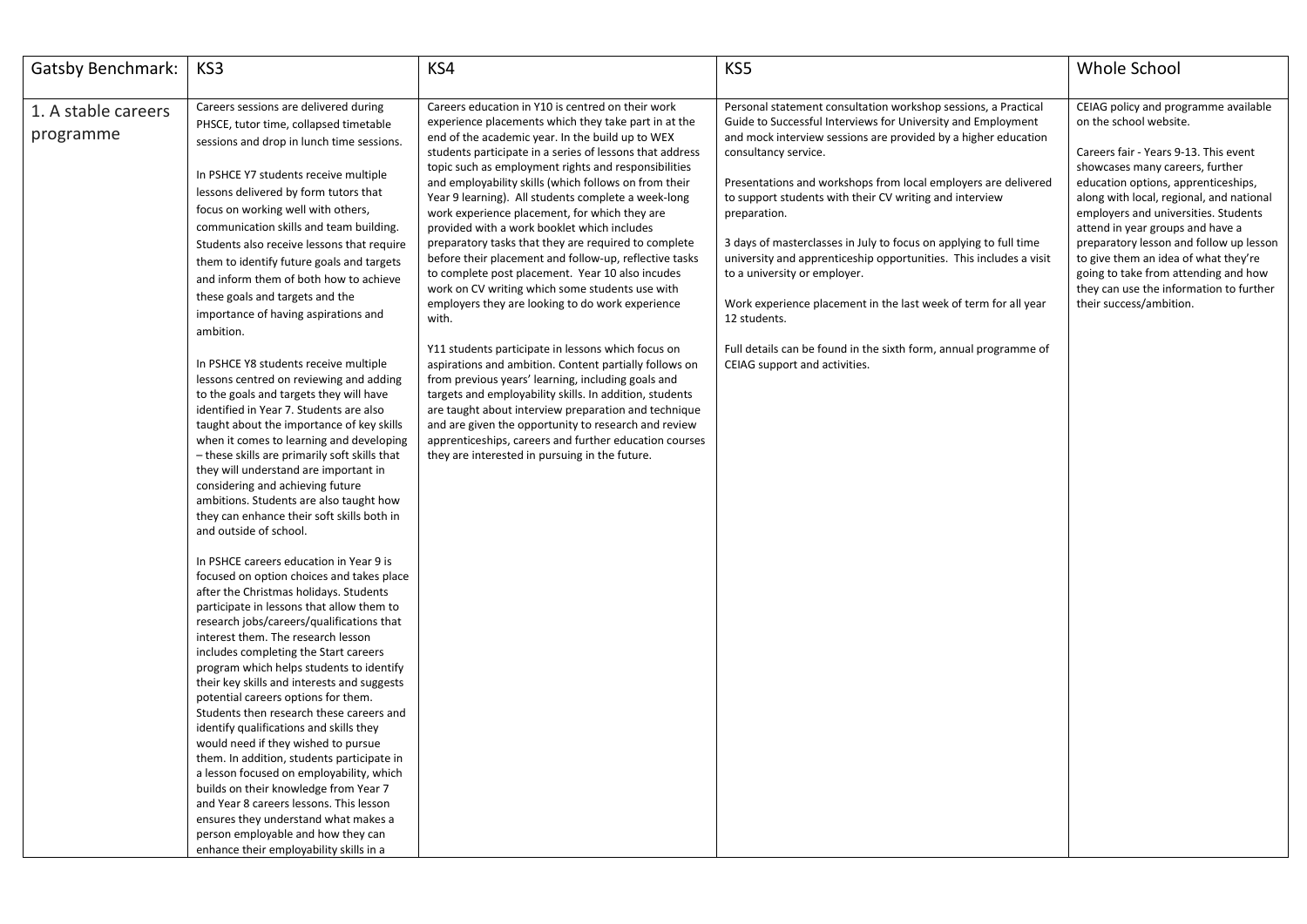|                                                                | variety of ways. All Year 9 students also<br>take part in a series of "taster sessions"<br>for subjects of their choosing to better<br>understand what that potential option<br>choice involves.<br>Options' assemblies are delivered by<br>Heads of Year that include a careers'<br>focus to encourage aspirations and<br>understand the importance of making<br>appropriate option choices in line with<br>any aspirations students may have.<br>Careers sessions are also delivered during<br>tutor time and PHSCE. |                                                                                                                                                                                                                                                                                                                                                                                                                                                                                                                                                                                                                                                                                                                                                                                                                       |                                                                                                                                                                                                                                                                                                                                                                                                                                                                                                                                                                                                                                                                                                                                                                                                                                                                                                                                                                            |                                                                                                                                                                                                                                                                                                                                                                                                                                                                                                                                                                                                                                                                                                                                                                                                                                                                                                                                                                                                                                   |
|----------------------------------------------------------------|------------------------------------------------------------------------------------------------------------------------------------------------------------------------------------------------------------------------------------------------------------------------------------------------------------------------------------------------------------------------------------------------------------------------------------------------------------------------------------------------------------------------|-----------------------------------------------------------------------------------------------------------------------------------------------------------------------------------------------------------------------------------------------------------------------------------------------------------------------------------------------------------------------------------------------------------------------------------------------------------------------------------------------------------------------------------------------------------------------------------------------------------------------------------------------------------------------------------------------------------------------------------------------------------------------------------------------------------------------|----------------------------------------------------------------------------------------------------------------------------------------------------------------------------------------------------------------------------------------------------------------------------------------------------------------------------------------------------------------------------------------------------------------------------------------------------------------------------------------------------------------------------------------------------------------------------------------------------------------------------------------------------------------------------------------------------------------------------------------------------------------------------------------------------------------------------------------------------------------------------------------------------------------------------------------------------------------------------|-----------------------------------------------------------------------------------------------------------------------------------------------------------------------------------------------------------------------------------------------------------------------------------------------------------------------------------------------------------------------------------------------------------------------------------------------------------------------------------------------------------------------------------------------------------------------------------------------------------------------------------------------------------------------------------------------------------------------------------------------------------------------------------------------------------------------------------------------------------------------------------------------------------------------------------------------------------------------------------------------------------------------------------|
| 2. Learning from<br>career and labour<br>market<br>information | STEM club - range of activities organised<br>by the STEM coordinator, including a<br>series of workshops, including "Panic<br>Rooms/Breakout Boxes." Stem club has<br>also involved a science focused<br>engineering project.<br>Weekly STEM newsletter posted on the<br>school website.<br>The Bloodhound Project - this was a Year<br>9 STEM curriculum launch which involved<br>the students building wind powered cars<br>based on The Bloodhound Projects<br>attempt to beat the land speed record.               | Work experience - preparation and workbook to help<br>students explore LMI for the organisation sector they<br>are on placement with.<br>Presentations provided by local colleges, training<br>providers and universities regarding progression routes<br>and opportunities.<br>Weekly STEM newsletter posted on the school website.<br>'LearnLive' apprenticeship live broadcasts shown to<br>students - BBC, Lloyds Banking Group. LearnLive<br>events also organised remotely by The Pledge, provide<br>presentations, along with information and webchat<br>access to local and regional employers.<br>Girls in Economics Manchester University trip - this trip<br>involved inspirational lectures within the field of<br>economics, highlighting to students the potential area<br>of growth and opportunities. | 'LearnLive' apprenticeship live broadcasts shown to students -<br>BBC, Lloyds Banking Group. LearnLive events also organised<br>remotely by The Pledge, provide presentations, along with<br>information and webchat access to local and regional employers.<br>All students and parents have access to the careers' programs<br>START and e-Clips, with links via the careers' webpage. Both<br>programs provide LMI. Links are also available to both the<br>National Apprenticeship Service and the National Careers Service.<br>We are also in discussion about the possible support that can be<br>offered by the new C&EC link Adviser with regards to LMI.<br>Promotion of events such as Medlink/Vetlink/EPOC Careers<br>Conferences/Subject Taster Days/College, University and<br>Employer Open Days.<br>Links with training providers such as The Growth Company and<br>Total People are utilised to offer support for students considering<br>apprenticeships. | Group sessions and one-to-one<br>appointments are provided by the<br>careers adviser. One to one careers'<br>appointments provide the opportunity<br>to look at LMI on an individual level,<br>check the student's understanding and<br>to support decision making.<br>All students and parents have access to<br>the careers programs START and E-clips,<br>with links via the careers webpage.<br>Both programs provide LMI. Links are<br>also available to both the National<br>Apprenticeship Service and the National<br>Careers Service.<br>Access to LMI is also available at the<br>academy careers fair. This provides the<br>opportunity for students and parents to<br>talk to local, regional, and national<br>employer. Along with local FE Colleges<br>and Universities.<br>Additional links are also in place with<br>employers though both The Cheshire &<br>Warrington and The Macclesfield Area<br>Pledge Network Groups; The new<br>careers and Enterprise link Adviser and<br>the JCP for schools' programme. |
| 3. Addressing the<br>needs of each<br>student                  | Students with additional needs prioritised<br>and given extra support with careers<br>research and decision-making regarding<br>their GCSE/BTEC option choice.<br>Target One Cheshire a programme<br>specifically designed by academics at the<br>University of Oxford for the non-selective                                                                                                                                                                                                                           | Students with additional needs prioritised and given<br>extra support with careers research and decision -<br>making regarding post 16 progression routes.<br>One-to-one sessions between form tutors and students<br>to discuss aspirations and plans for the future. As part<br>of the September Guarantee this allow tutors to<br>understand whether students intend to stay at KMAT                                                                                                                                                                                                                                                                                                                                                                                                                               | 'Oxnet' programmes established for students interested<br>Support sessions on writing personal statements for medical and<br>science related courses are conducted by Dr Greenstein from<br>Manchester University.<br>Early identification and preparation for Oxbridge applicants.<br>Followed up by meetings with individual students and parents.<br>Tutors/subject staff are then contacted to request additional<br>reading, advice etc. Oxbridge presentation is delivered by an ex-                                                                                                                                                                                                                                                                                                                                                                                                                                                                                 | The School Careers Adviser (CA) works<br>closely with key staff, including the<br>SENCO; Student Support Manager; PP<br>Lead and Heads of Year to ensure that<br>students with the greatest need are<br>prioritised and have access to support<br>all year round. The CA also attends<br>EHCP review meetings.                                                                                                                                                                                                                                                                                                                                                                                                                                                                                                                                                                                                                                                                                                                    |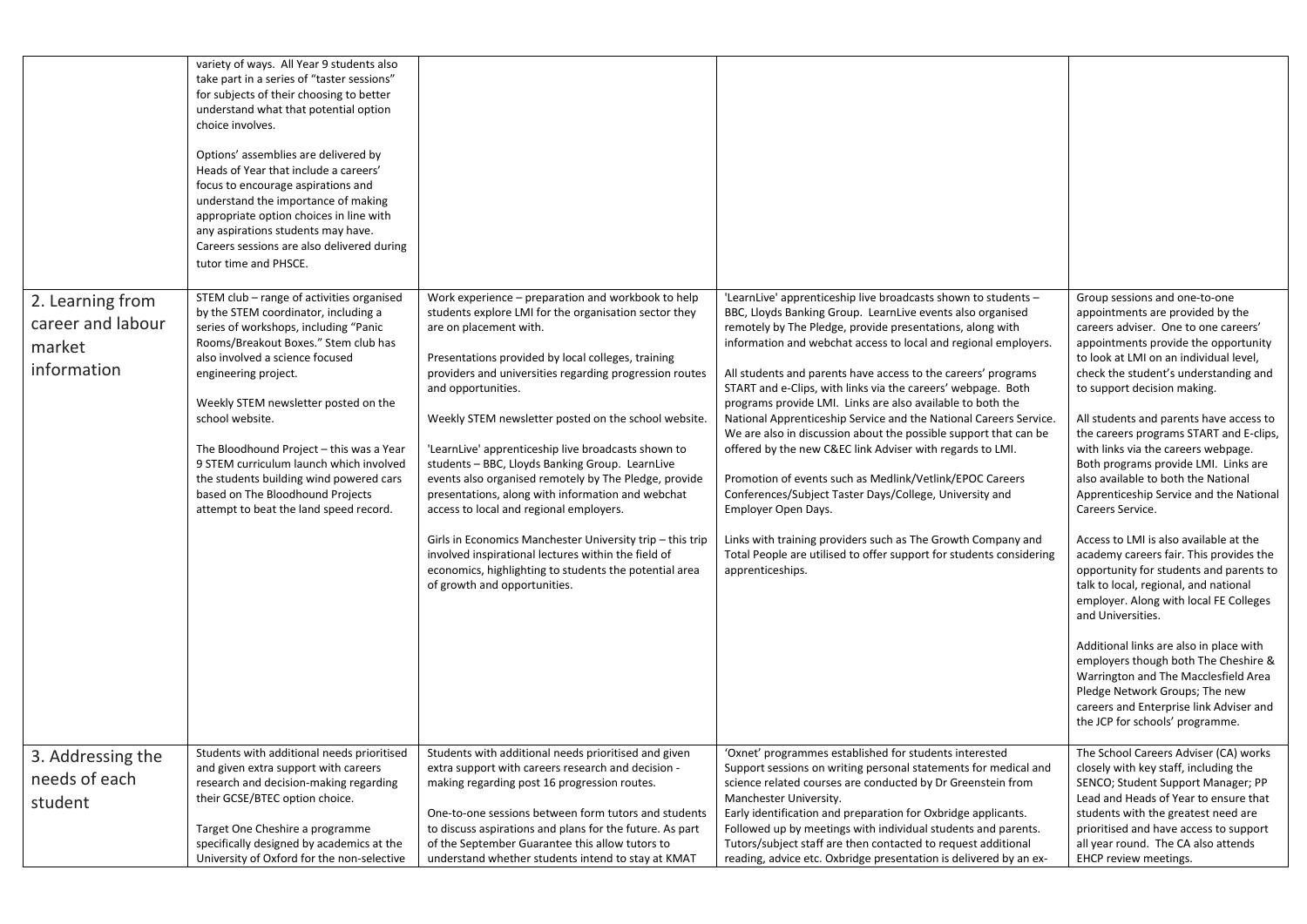|                                                 | state schools of Cheshire. The programme<br>offers unparalleled opportunities for<br>students and is based at KMAT. The aim<br>of Target One Cheshire is to increase the<br>number of students from non-selective<br>state schools making successful<br>applications to Oxbridge and other Russell<br>Group universities.                                                                                                                                                                                                                                                                                                                                                                                                                                                                                                                                                                                                                                                                                                                                                                                                                                                                                                                                                                                                      | Sixth Form, go to an external college, pursue an<br>apprenticeship or are unsure.<br>Careers Adviser support on results day.<br>Target One Cheshire a programme specifically designed<br>by academics at the University of Oxford for the non-<br>selective state schools of Cheshire. The programme<br>offers unparalleled opportunities for students and is<br>based at KMAT. The aim of Target One Cheshire is to<br>increase the number of students from non-selective<br>state schools making successful applications to<br>Oxbridge and other Russell Group universities.                                                                                                                                                                                                                                                                                                                                                                                                                                                                                                                                                                                                                                                                                                                                                                                                                                                                                                                                                                                                                                                                                                                                                                                       | student. Oxbridge conference with follow up evening organised<br>with Altrincham Grammar School.<br>Oxbridge and early entry application interactive workshop and<br>conference is delivered in partnership with the Chimney House<br>Alliance Group.<br>Target One Cheshire Initiative launch event takes place - a<br>programme specifically designed by academics at the University<br>of Oxford for the non-selective state schools of Cheshire. The<br>programme offers unparalleled opportunities for students and is<br>based at KMAT. The aim of Target One Cheshire is to increase the<br>number of students from non-selective state schools making<br>successful applications to Oxbridge and other Russell Group<br>universities.<br>Oxbridge Head Start programme - delivered in partnership with<br>Fallibroome Academy.                                                                                                                                                                                                                                                                                                                                                                                                                                                                                                                                                                                                                                                                                                                                                                                                                                                                                                                                                                                                                                                                                                 | Alternative programs of study<br>considered to best meet the needs of<br>students, including vocational<br>qualifications and links with colleges, as<br>well as extended work experience<br>placements.                                                                                                                                                                                                                                                                                                                                                                                                                          |
|-------------------------------------------------|--------------------------------------------------------------------------------------------------------------------------------------------------------------------------------------------------------------------------------------------------------------------------------------------------------------------------------------------------------------------------------------------------------------------------------------------------------------------------------------------------------------------------------------------------------------------------------------------------------------------------------------------------------------------------------------------------------------------------------------------------------------------------------------------------------------------------------------------------------------------------------------------------------------------------------------------------------------------------------------------------------------------------------------------------------------------------------------------------------------------------------------------------------------------------------------------------------------------------------------------------------------------------------------------------------------------------------|-----------------------------------------------------------------------------------------------------------------------------------------------------------------------------------------------------------------------------------------------------------------------------------------------------------------------------------------------------------------------------------------------------------------------------------------------------------------------------------------------------------------------------------------------------------------------------------------------------------------------------------------------------------------------------------------------------------------------------------------------------------------------------------------------------------------------------------------------------------------------------------------------------------------------------------------------------------------------------------------------------------------------------------------------------------------------------------------------------------------------------------------------------------------------------------------------------------------------------------------------------------------------------------------------------------------------------------------------------------------------------------------------------------------------------------------------------------------------------------------------------------------------------------------------------------------------------------------------------------------------------------------------------------------------------------------------------------------------------------------------------------------------|----------------------------------------------------------------------------------------------------------------------------------------------------------------------------------------------------------------------------------------------------------------------------------------------------------------------------------------------------------------------------------------------------------------------------------------------------------------------------------------------------------------------------------------------------------------------------------------------------------------------------------------------------------------------------------------------------------------------------------------------------------------------------------------------------------------------------------------------------------------------------------------------------------------------------------------------------------------------------------------------------------------------------------------------------------------------------------------------------------------------------------------------------------------------------------------------------------------------------------------------------------------------------------------------------------------------------------------------------------------------------------------------------------------------------------------------------------------------------------------------------------------------------------------------------------------------------------------------------------------------------------------------------------------------------------------------------------------------------------------------------------------------------------------------------------------------------------------------------------------------------------------------------------------------------------------|-----------------------------------------------------------------------------------------------------------------------------------------------------------------------------------------------------------------------------------------------------------------------------------------------------------------------------------------------------------------------------------------------------------------------------------------------------------------------------------------------------------------------------------------------------------------------------------------------------------------------------------|
| 4. Linking<br>curriculum learning<br>to careers | Bi-Annual Audit of Departments:<br>English: Each year a group of Year 9<br>students take part in a competition from<br>the Citizenship Foundation. The<br>competition aims to promote public<br>speaking for teenagers in real world<br>environments. The group are given a<br>mock magistrate's case (based on entirely<br>realistic events) and then prepare both<br>sides of the case for the trial against other<br>schools. Students defend and prosecute<br>against schools on the day of the<br>competition, all in a real, working<br>court. Students take on different roles,<br>including magistrates, lawyers, witnesses,<br>legal advisors, ushers and court reporters.<br>Weekly STEM newsletter posted on the<br>school website.<br>The science faculty run a careers<br>workshop focusing on encouraging high<br>attaining Year 9 girls to take triple science<br>- this involves external guests from a<br>variety of careers.<br>A number of students attend the annual<br>Big Bang Fair to find out more about<br>STEM based opportunities and careers.<br>Languages - Year 9 students complete a<br>similar Jobs and Careers unit for work.<br>During this unit students participate in<br>lessons where different jobs are studied<br>and linked to languages.<br>The Art department has an animation club | Business Studies: A large proportion of the Business<br>Studies GCSE is focused on knowledge of careers and<br>business, including how businesses operate and how to<br>access them. The Business and Economics department<br>also run an annual trip to Alton Towers theme park<br>that is linked to business and marketing.<br>GCSE Business Studies students participate in the<br>Dragon's Den Competition, which is run by the<br>Manchester Airport Group to encourage young people<br>to get involved in Enterprise. The money raised from<br>each school goes to local charities, in our case, it went<br>to East Cheshire Hospice. Students came up with an<br>idea for an enterprise that would generate an income<br>and make a profit. The process involved an internal<br>school competition and two subsequent external<br>presentations for the successful group, who would<br>then compete against approximately fifteen other<br>schools from the Greater Manchester area for the<br>overall prize.<br>As part of the Football Academy, students complete<br>a FA Level 1 in Coaching Football qualification which<br>allows students who complete the course to carry out<br>paid work at a minimum of £15 per hour with up to 20<br>in a group.<br>MFL students complete a unit of work as part of the<br>GCSE curriculum titled Jobs and Careers. During this<br>unit for work students are asked to think about their<br>future aspirations and career goals and complete work<br>centred on this.<br>All Performing Arts trips are primarily curriculum<br>focused but do introduce students to the world of<br>professional theatre, dance and music with an<br>aspirational focus and information regarding<br>application and opportunities. | The English department takes a large group of sixth formers to the<br>Guardian newspaper in London once a year. During this visit<br>students learn how to produce a feature article from beginning to<br>end.<br>A Level Maths' students are given the opportunity to take part in<br>some subject specific work experience at a local engineering<br>company that specialises in chemical processes. The work<br>experience involves shadowing a member of managerial staff,<br>doing calculations, calculating costing, and completing drawings<br>on projects.<br>A-level physics students have the opportunity to participate in a<br>trip to CERN in Switzerland. During the trip students get the<br>chance to see large scale research projects in action.<br>A Level Chemistry students participate in an annual trip to a<br>selected university. The trip involves taking part in degree level<br>laboratory work and a seminar on science/Chemistry careers at<br>the end of the day.<br>A Level Business Studies has clear career links to marketing, HR,<br>logistics, production and finance. As well as this, both courses<br>teach about recruitment and selection processes, which includes<br>information about CVs, application forms, interviews etc.<br>The Business and Economics department also run an annual trip<br>to Alton Towers theme park that is linked to business and<br>marketing.<br>The PE department runs a course for sixth form students called<br>VTCT Level 2 Certificate in Gym Instructing. The qualification<br>allows students to get a paid job in a gym facility as a gym<br>supervisor (one step below a personal trainer qualification).<br>As part of the Football Academy, students complete a FA Level 1<br>in Coaching Football qualification which allows students who<br>complete the course to carry out paid work at a minimum of £15<br>per hour with up to 20 in a group. | In advance of the academy careers fair,<br>all staff are given a list of the exhibitors<br>attending the event and are<br>encouraged to make links with the<br>organisations relevant to their subject.<br>This has led to additional workshops in<br>school, visits and/or work experience<br>placements.<br>Support from The Pledge and The<br>Careers and Enterprise Company to<br>support subject staff in this area.<br>Posters are on display linking careers to<br>individual subjects and/or departments.<br>Use of the careers program $-$ e-Clips<br>allows students to research careers<br>relating to their subjects. |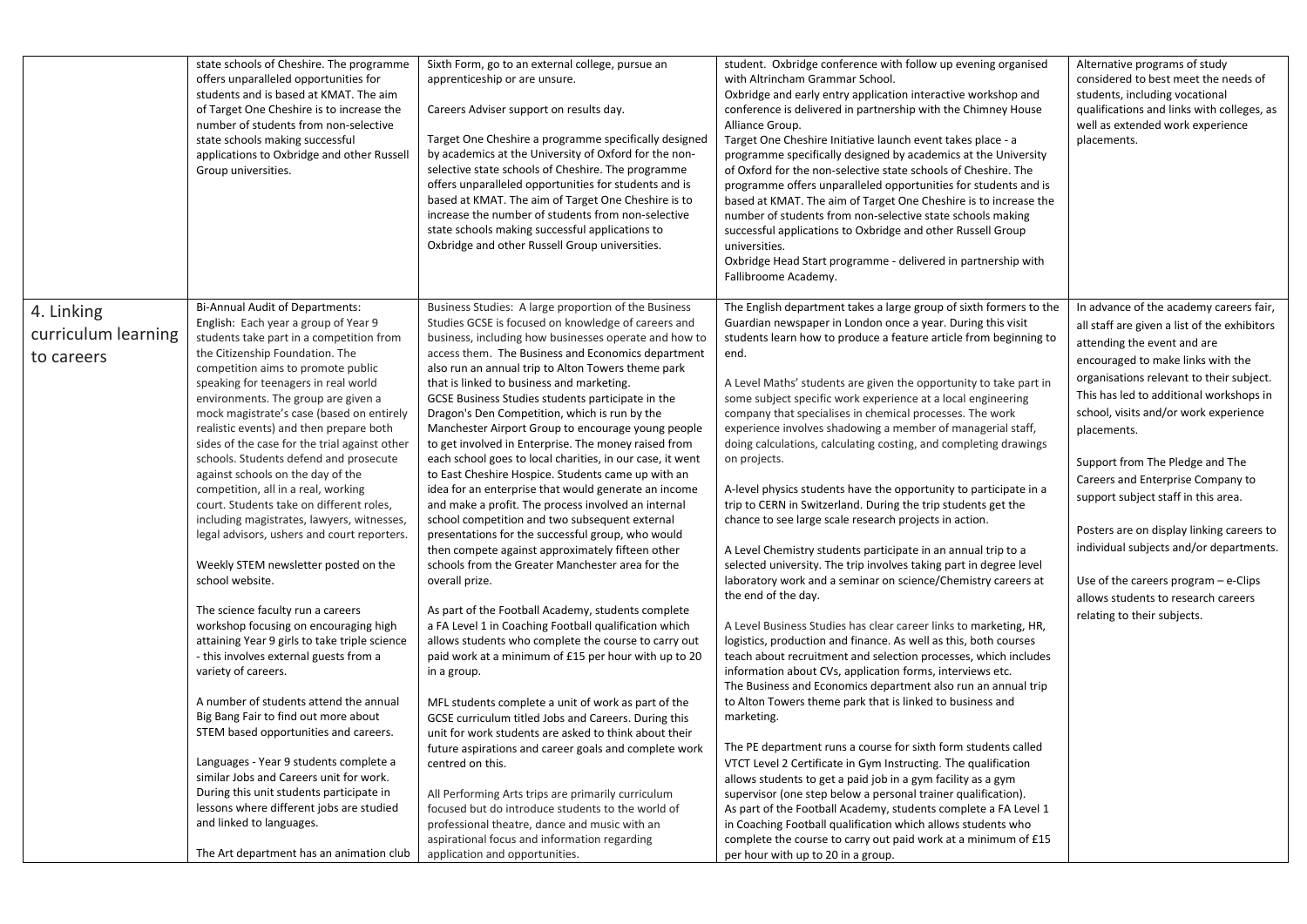|                    | for students which includes careers links                                          | Weekly STEM newsletter posted on the school website.    |                                                                       |                                         |
|--------------------|------------------------------------------------------------------------------------|---------------------------------------------------------|-----------------------------------------------------------------------|-----------------------------------------|
|                    | by allowing students to gain experience in                                         |                                                         | The MFL faculty also gives sixth form students the opportunity to     |                                         |
|                    | using industry software.                                                           |                                                         | carry out work experience abroad during February half term.           |                                         |
|                    |                                                                                    |                                                         | Students that have took advantage of this opportunity have had        |                                         |
|                    |                                                                                    |                                                         | great success.                                                        |                                         |
|                    |                                                                                    |                                                         | The Performing Arts department support students in Year 12 in         |                                         |
|                    |                                                                                    |                                                         | their choices of higher education institution with examples from      |                                         |
|                    |                                                                                    |                                                         | experiences of past students and information about open days          |                                         |
|                    |                                                                                    |                                                         | etc. Staff then assist students in their preparation for auditions by |                                         |
|                    |                                                                                    |                                                         | assisting with their selection of material, rehearsing their pieces   |                                         |
|                    |                                                                                    |                                                         | etc. These institutions include universities, conservatoires, drama   |                                         |
|                    |                                                                                    |                                                         | schools, dance schools and music colleges.                            |                                         |
|                    |                                                                                    |                                                         | Occasionally students will look to move into professional training    |                                         |
|                    |                                                                                    |                                                         | aged 16 and again staff support them in this with expertise,          |                                         |
|                    |                                                                                    |                                                         | audition help, references etc.                                        |                                         |
|                    |                                                                                    |                                                         | Students are given the opportunity to take part in a trip to New      |                                         |
|                    |                                                                                    |                                                         | York. During the trip students visit galleries that are specifically  |                                         |
|                    |                                                                                    |                                                         | chosen to link to career ideas, aspirations and student ambitions.    |                                         |
|                    | Encounters with employers are available                                            | Employment readiness programme delivered by The         | Presentations for ex-students working for companies such as           | Encounters with employers are also      |
| 5. Encounters with | at the academy careers fair. Local,                                                | Pledge. This includes opportunities such as a visit to  | Barclays, Bentley, Together Finance and Deloitte talking to current   | available at the academy careers fair.  |
| employers and      | regional and national employers attend.                                            | Keir; Great Places; to Siemens and to Manchester        | students about the apprenticeship experience for them, as well as     | Local, regional and national employers  |
| employees          | Parents are also invited to the event.                                             | University for Degree Apprenticeships and Mock          | providing information on the apprenticeship programme for the         | attend.                                 |
|                    |                                                                                    | Assessment Centre with Network Rail.                    | company they work for.                                                |                                         |
|                    | Assemblies: Local employers and                                                    | Manchester airport visit.                               |                                                                       | Additional links with employers though  |
|                    | volunteer organisations deliver                                                    |                                                         | Employment readiness programme - The Pledge. This includes            | both The Macclesfield Area Pledge       |
|                    | assemblies including the local Cadets. The                                         | Individual interviews with local training providers are | opportunities such as a visit to Keir; Great Places; to Siemens and   | Network Group and The Cheshire and      |
|                    | officer speaks to students about possible                                          | offered to students to discuss apprenticeship           | to Manchester Met. University for Degree Apprenticeships and          | Warrington Group. As well as, The       |
|                    | military careers and how being in the                                              | opportunities.                                          | Mock Assessment Centre with Network Rail and with Siemens.            | Careers and Enterprise link Adviser and |
|                    | cadets is useful in applying not only to                                           |                                                         |                                                                       | The JCP for schools programme.          |
|                    | those, but for other jobs in the future.                                           | Preparation for work experience – includes information  | Apprenticeship presentations are delivered by local training          |                                         |
|                    | A Keir Team Building session takes place                                           | sessions delivered by employers and ex-students and     | providers, along with the opportunity for individual interviews to    |                                         |
|                    | in school for Year 7 students to develop<br>their skills ready to discuss in PSHCE | an employability skills workshop.                       | discuss apprenticeship opportunities.                                 |                                         |
|                    | lessons.                                                                           | A Keir Team Building session took place in school for   | Presentations and workshops from local employers are delivered        |                                         |
|                    |                                                                                    | Year 10 Studio students to develop their skills in      | to support students with their CV writing and interview               |                                         |
|                    | The Big Bang – co-ordinators of the STEM                                           | preparation for future applications/opportunities       | preparation. This includes Barclays' staff coming into school to      |                                         |
|                    | club accompany Year 9 STEM curriculum                                              | The Business and Economics department also run an       | deliver a CV surgery as part of their LifeSkills programme.           |                                         |
|                    | students to The Big Bang, North West                                               | annual trip to Alton Towers theme park that is linked   |                                                                       |                                         |
|                    | science fair. In the morning students take                                         | to business and marketing.                              | Promotion of local and national apprenticeships takes place which     |                                         |
|                    | part in workshops and visit educational                                            |                                                         | includes events from Barclays.                                        |                                         |
|                    | stalls and in the afternoon, students                                              | The Art department maintains good links with ex-        |                                                                       |                                         |
|                    | compete in an engineering competition.                                             | students who regularly come into the department to      | Preparation for work experience - includes information sessions       |                                         |
|                    |                                                                                    | talk about the career choices they made with current    | delivered by employers and ex-students and an employability           |                                         |
|                    |                                                                                    | students, answer questions and offer advice and         | skills workshop. Work experience presentation (MPloy).                |                                         |
|                    |                                                                                    | guidance about further education, applications, and     |                                                                       |                                         |
|                    |                                                                                    | career options.                                         | Participation in National Apprenticeship Week Programme begins.       |                                         |
|                    |                                                                                    |                                                         | Includes attendance at events and presentations from experts          |                                         |
|                    |                                                                                    | Media students have been given the opportunity to       | regarding apprenticeship opportunities.                               |                                         |
|                    |                                                                                    | film with Knutsford Council which offers them valuable  |                                                                       |                                         |
|                    |                                                                                    | experience in working within the field and allows them  | Manchester Airport HR team visit which includes mock interviews       |                                         |
|                    |                                                                                    | to establish contacts as well as boost confidence, work | and further interview advice and guidance.                            |                                         |
|                    |                                                                                    | experience and aspirations.                             | Manchester Airport trip – involved Year 12 students that were         |                                         |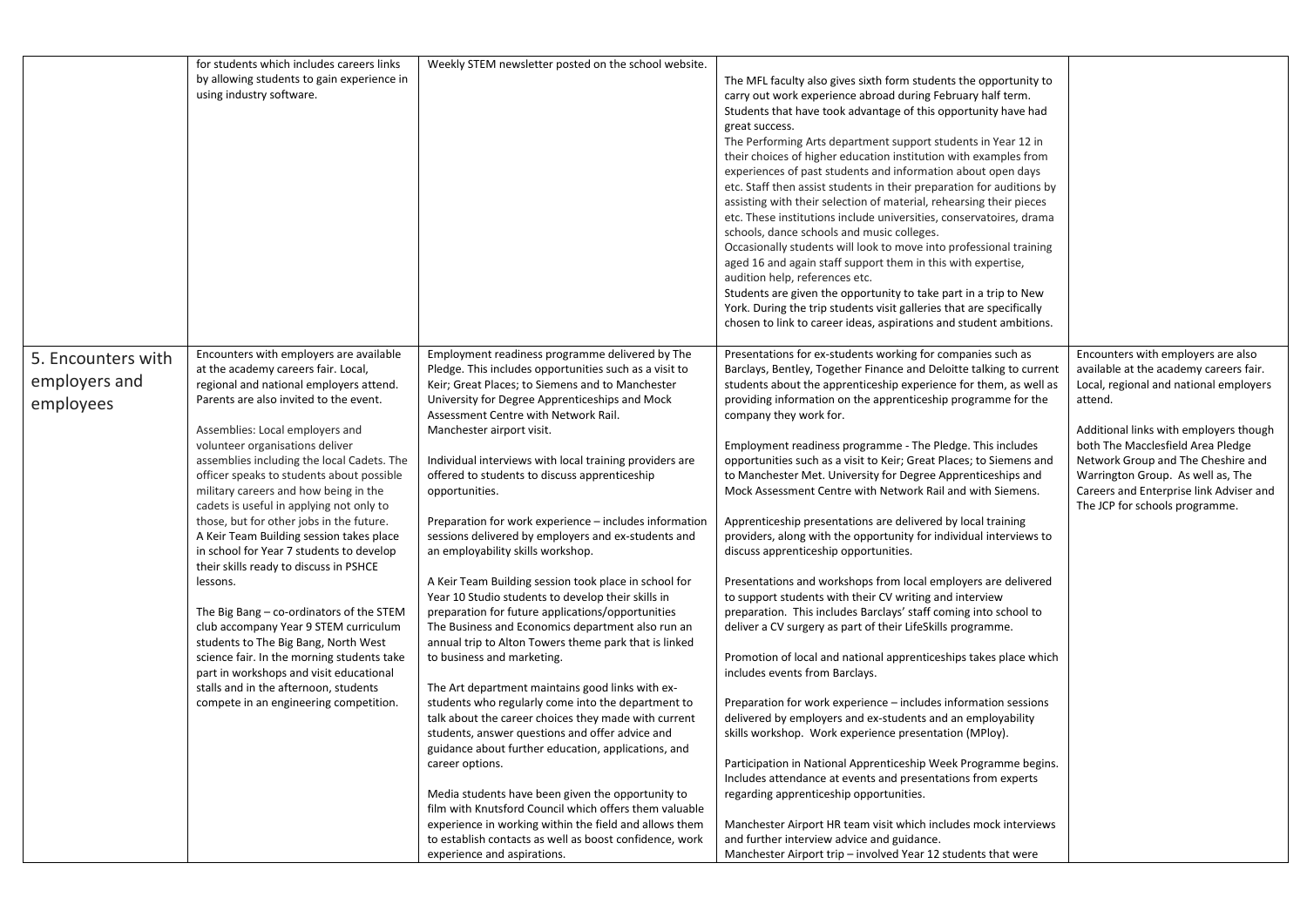|                                                       |                                                                                                                                                                                                                                                                                                                                                                                                                                                                                                                                                                                                                                                                                                                  |                                                                                                                                                                                                                                                                                                                                                                                                                                                                                                                                                       | interested in careers in engineering and aviation. Workshops<br>included those ran by EON, Ricoh and Airbus. Students were also<br>lectured by senior management from Manchester Airport and<br>Professor Andy Miah.<br>The Business and Economics department run an annual trip to<br>Alton Towers theme park that is linked to business and marketing.<br>Visiting artist Cara Mellor delivered a digital print design<br>workshop with Year 12 Art & Design students. This included her<br>discussing her industry with students and offering students<br>guidance with regards to career possibilities and future<br>application advice.<br>Media students have been given the opportunity to film with<br>Knutsford Council which offers them valuable experience in<br>working within the field and allows them to establish contacts as<br>well as boost confidence, work experience and aspirations.<br>Year 12 Masterclass programme. 3 days involving employers<br>coming into school as well as an organised visit to an employer. |                                                                        |
|-------------------------------------------------------|------------------------------------------------------------------------------------------------------------------------------------------------------------------------------------------------------------------------------------------------------------------------------------------------------------------------------------------------------------------------------------------------------------------------------------------------------------------------------------------------------------------------------------------------------------------------------------------------------------------------------------------------------------------------------------------------------------------|-------------------------------------------------------------------------------------------------------------------------------------------------------------------------------------------------------------------------------------------------------------------------------------------------------------------------------------------------------------------------------------------------------------------------------------------------------------------------------------------------------------------------------------------------------|-----------------------------------------------------------------------------------------------------------------------------------------------------------------------------------------------------------------------------------------------------------------------------------------------------------------------------------------------------------------------------------------------------------------------------------------------------------------------------------------------------------------------------------------------------------------------------------------------------------------------------------------------------------------------------------------------------------------------------------------------------------------------------------------------------------------------------------------------------------------------------------------------------------------------------------------------------------------------------------------------------------------------------------------------|------------------------------------------------------------------------|
| 6. Experiences of<br>workplaces                       | Some students are involved with<br>voluntary work experience at Tatton Farm<br>Park.<br>Selected students participate in the<br>Magistrates Competition with the English<br>Department.<br>YLIS: Knutsford Lions is a community<br>group operating in the Knutsford area.<br>Students are given an assembly and<br>information session on the work of<br>Knutsford Lions and the Young Leaders in<br>Service (YLiS) scheme. Students are asked<br>to complete 50-100 hours of community<br>service, in areas like helping the elderly or<br>technology, which are logged. This is<br>emphasised to students as an important<br>part of their CV and will help with future<br>job opportunities and applications. | All Year 10 students undertake a week's work<br>experience placement in the last week of the summer<br>term. Studio School students will also complete an<br>additional extended work experience placement, one<br>day every fortnight.<br>Year 10 visit to Manchester Airport - opportunity for a<br>group of students to shadow a department of interest.<br>Online work experience opportunities organised<br>through The Pledge, as well as national organisations<br>such as Springpod and Young Professionals are also<br>promoted to students. | All Year 12 students undertake a week's work experience<br>placement in the last week of the summer term. Studio School<br>students will also complete an additional extended work<br>experience placement, one day every fortnight.<br>Visits organised through the Pledge have included Keir and<br>Siemens. Mock Assessment Centres have also taken place with<br>Network Rail and with Siemens.<br>Medical and science related work experience set up through Dr<br>Greenstein, Manchester University Faculty of Medicine.<br>Online work experience opportunities organised through The<br>Pledge, as well as national organisations such as Springpod and<br>Young Professionals are also promoted to students.                                                                                                                                                                                                                                                                                                                         |                                                                        |
| 7. Encounters with<br>further and higher<br>education | Introduction to local FE Colleges and<br>Universities at the Academy Careers Fair.<br>The Brilliant Club - this year's brilliant<br>club focused on nuclear power. The<br>students took part in seminars from Dr<br>Robert Worth from the University of<br>Manchester for six weeks. All graduating<br>with a degree graded qualification. When<br>possible, a follow-up visit to the Heyshan                                                                                                                                                                                                                                                                                                                    | Presentations from local colleges regarding courses<br>and progression routes.<br>Introduction to local FE Colleges and Universities at the<br>Academy Careers Fair.<br>Series of assemblies about the sixth form - includes an<br>introduction to sixth form expectations with regards to<br>A Levels and BTECS, information about the application<br>process, along with sixth form students talking to the                                                                                                                                         | Post-18 pathways evening for students and parents takes place to<br>allow students and parents to find out more about progression<br>routes. Universities, HEIs and Employers attend.<br>Year 12 visit to UCAS Convention in Manchester takes place<br>annually.<br>Higher Education Masterclass takes place every July. This involves<br>a 3-day programme of activities which includes; a visit to the<br>University of Liverpool, effective course and university research,<br>preparation for personal statements and interviews, opportunities<br>to study abroad, graduate LMI, the value of work experience and                                                                                                                                                                                                                                                                                                                                                                                                                        | Academy Careers Fair - local colleges<br>and universities are invited. |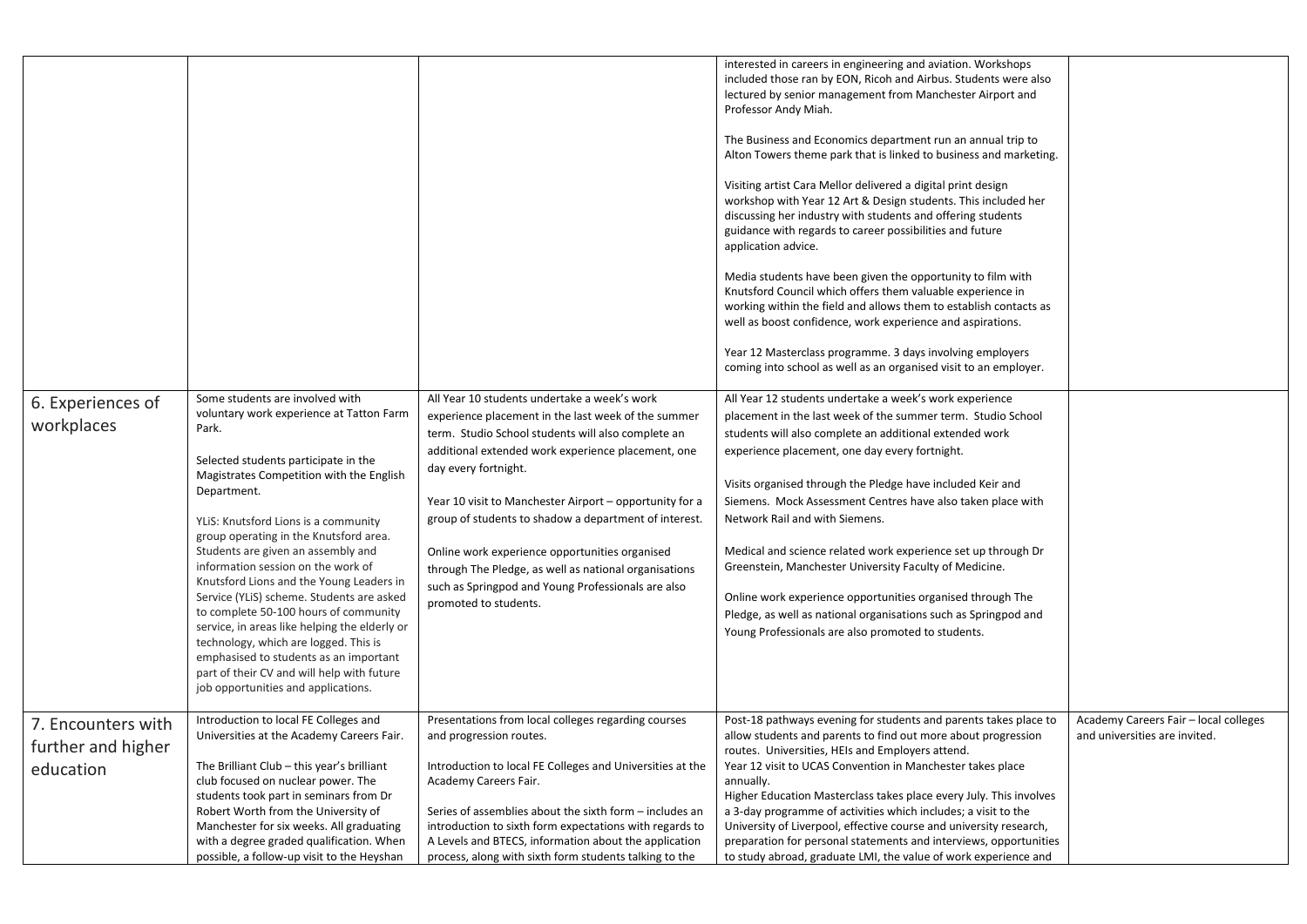| Nuclear Power Station has been offered. | Year 11 students about the A Level/BTEC experience.                                                     | preparation for the world of work.                                    |  |
|-----------------------------------------|---------------------------------------------------------------------------------------------------------|-----------------------------------------------------------------------|--|
|                                         | Sixth form application interviews are conducted by the                                                  |                                                                       |  |
|                                         | sixth form tutor team to all Year 11s.                                                                  | Chester University guest speaker delivers an introduction to          |  |
|                                         |                                                                                                         | higher education presentation.                                        |  |
|                                         | Staffordshire University's Higher Education bus visit -                                                 |                                                                       |  |
|                                         | identified students in KS4, including PP students, have                                                 | Apprenticeship and higher education presentation - Warrington &       |  |
|                                         | the opportunity to visit the information bus and find                                                   | Vale Royal College.                                                   |  |
|                                         | out more about higher education.                                                                        |                                                                       |  |
|                                         | Opportunities for students to attend organised visits to                                                |                                                                       |  |
|                                         | Macclesfield College, Trafford College and Reaseheath                                                   | Employment readiness programme - delivered by The Pledge,             |  |
|                                         | College for a taster day - this enables students to                                                     | includes a visit to Manchester Met to find out more about the         |  |
|                                         | experience a college atmosphere.                                                                        | degree apprenticeships they offer.                                    |  |
|                                         |                                                                                                         |                                                                       |  |
|                                         | The Brilliant Club - this year's brilliant club focused on                                              | University of Law deliver a networking workshop to interested         |  |
|                                         | nuclear power. The students took part in seminars                                                       | year 12 students.                                                     |  |
|                                         | from Dr Robert Worth from the University of                                                             |                                                                       |  |
|                                         | Manchester for six weeks. All graduating with a degree                                                  | Manchester Metropolitan University deliver a degree                   |  |
|                                         | graded qualification. When possible, a follow-up visit<br>to the Heyshan Nuclear Power Station has been | apprenticeship workshop to Year 12s who wish to gain more             |  |
|                                         | offered.                                                                                                | information.                                                          |  |
|                                         |                                                                                                         | Huddersfield University - delivering a workshop on work               |  |
|                                         |                                                                                                         | experience and it's value for students' personal statements.          |  |
|                                         |                                                                                                         |                                                                       |  |
|                                         |                                                                                                         | UCFB deliver sessions on the courses they offer, to the               |  |
|                                         |                                                                                                         | BTEC Sports students. Partnership work is established with UCFB       |  |
|                                         |                                                                                                         | and the School's Football Academy.                                    |  |
|                                         |                                                                                                         |                                                                       |  |
|                                         |                                                                                                         | Staffordshire University's Higher Education tour bus visit – all year |  |
|                                         |                                                                                                         | 12 students visit the information bus at scheduled slots              |  |
|                                         |                                                                                                         | throughout the day.                                                   |  |
|                                         |                                                                                                         |                                                                       |  |
|                                         |                                                                                                         | Staffordshire University deliver sessions to Year 12 students         |  |
|                                         |                                                                                                         | regarding full time courses and degree apprenticeships.               |  |
|                                         |                                                                                                         |                                                                       |  |
|                                         |                                                                                                         | Chester University guest speaker delivers an introduction to          |  |
|                                         |                                                                                                         | higher education presentation.                                        |  |
|                                         |                                                                                                         |                                                                       |  |
|                                         |                                                                                                         | Preparation for higher education conventions assembly delivered       |  |
|                                         |                                                                                                         | by either Head of Sixth Form or a university guest speaker.           |  |
|                                         |                                                                                                         |                                                                       |  |
|                                         |                                                                                                         | Pembroke College Student Road Trip.                                   |  |
|                                         |                                                                                                         | Student Finance England presentation. Includes information            |  |
|                                         |                                                                                                         |                                                                       |  |
|                                         |                                                                                                         | about funding arrangements, bursaries and scholarships.               |  |
|                                         |                                                                                                         | Higher education admission tests preparation and registration         |  |
|                                         |                                                                                                         | take place.                                                           |  |
|                                         |                                                                                                         |                                                                       |  |
|                                         |                                                                                                         | Higher education accommodation presentation is delivered              |  |
|                                         |                                                                                                         | Independent living- 'Cooking on a Budget' assembly is delivered       |  |
|                                         |                                                                                                         | which includes advice for safe, healthy student lifestyle choices.    |  |
|                                         |                                                                                                         | Introduction to university admissions tests delivered.                |  |
|                                         |                                                                                                         |                                                                       |  |
|                                         |                                                                                                         |                                                                       |  |